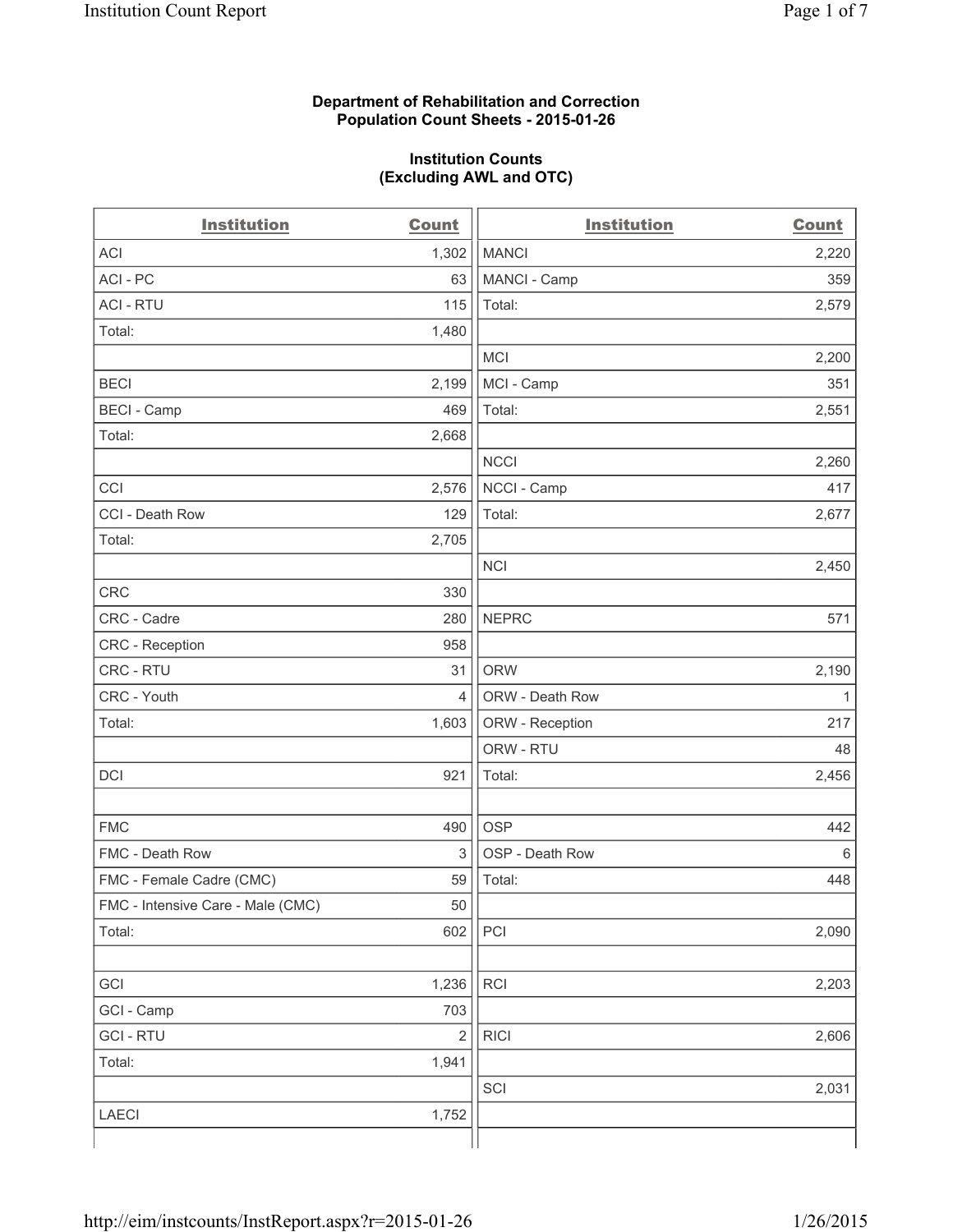|                          |       | <b>SOCF</b>      | 1,187                                    |
|--------------------------|-------|------------------|------------------------------------------|
| <b>LECI</b>              | 2,046 | SOCF - RTU       | 64                                       |
| LECI - Camp              | 144   | Total:           | 1,251                                    |
| Total:                   | 2,190 |                  |                                          |
|                          |       | <b>TCI</b>       | 1,102                                    |
| LOCI                     | 2,272 | TCI - Camp       | 419                                      |
|                          |       | Total:           | 1,521                                    |
| <b>LORCI</b>             | 235   |                  |                                          |
| LORCI - Cadre            | 218   | <b>TOCI</b>      | 983                                      |
| <b>LORCI - Reception</b> | 1,082 | <b>TOCI - PC</b> | 114                                      |
| Total:                   | 1,535 | Total:           | 1,097                                    |
|                          |       |                  |                                          |
| <b>MACI</b>              | 1,139 | <b>WCI</b>       | 1,293                                    |
| MACI - Minimum           | 1,407 | WCI - RTU        | 97                                       |
| Total:                   | 2,546 | Total:           | 1,390                                    |
|                          |       |                  |                                          |
|                          |       |                  | $F^{\prime}$ 400<br>天下 ちょうし あいしょう しょくしゅう |

**Total Population: 50,136**

\* The Total Population includes 35 Offenders with Reason Codes 30 & 31. \*\* The Total Population includes 32 Offenders with Reason Code 0A.

## **Male Population by Security Level (Include AWL and Exclude OTC)**

| <b>Security Level</b>  |                   | <b>Body</b> | <b>AWL</b> | $(-OTC)$ | <b>Total</b> |
|------------------------|-------------------|-------------|------------|----------|--------------|
| Total Level 5          |                   | 126         | 0          | 0        | 126          |
| Total Level 4          |                   | 1,823       | 23         | 22       | 1,824        |
| Total Level 3          |                   | 11,418      | 129        | 102      | 11,445       |
| Total Level 2          |                   | 17,134      | 239        | 175      | 17,198       |
| Total Level 1          |                   | 15,397      | 210        | 123      | 15,484       |
| <b>Total Death Row</b> |                   | 139         |            |          | 139          |
|                        | <b>Total Male</b> | 46,037      | 602        | 423      | 46,216       |

#### **Female Population by Institution (Include AWL and Exclude OTC)**

| ,                        |             |            |          |              |
|--------------------------|-------------|------------|----------|--------------|
| <b>Institution</b>       | <b>Body</b> | <b>AWL</b> | $(-OTC)$ | <b>Total</b> |
| DCI                      | 921         | 12         | 6        | 927          |
| <b>FMC</b>               | 21          |            |          | 22           |
| FMC - Female Cadre (CMC) | 59          |            | 0        | 60           |
| <b>NEPRC</b>             | 571         | 15         | 4        | 582          |
| <b>ORW</b>               | 2,190       | 60         | 21       | 2,229        |
| <b>ORW - Death Row</b>   |             | U          | O        |              |
| ORW - Reception          | 217         |            | O        | 217          |
|                          |             |            |          |              |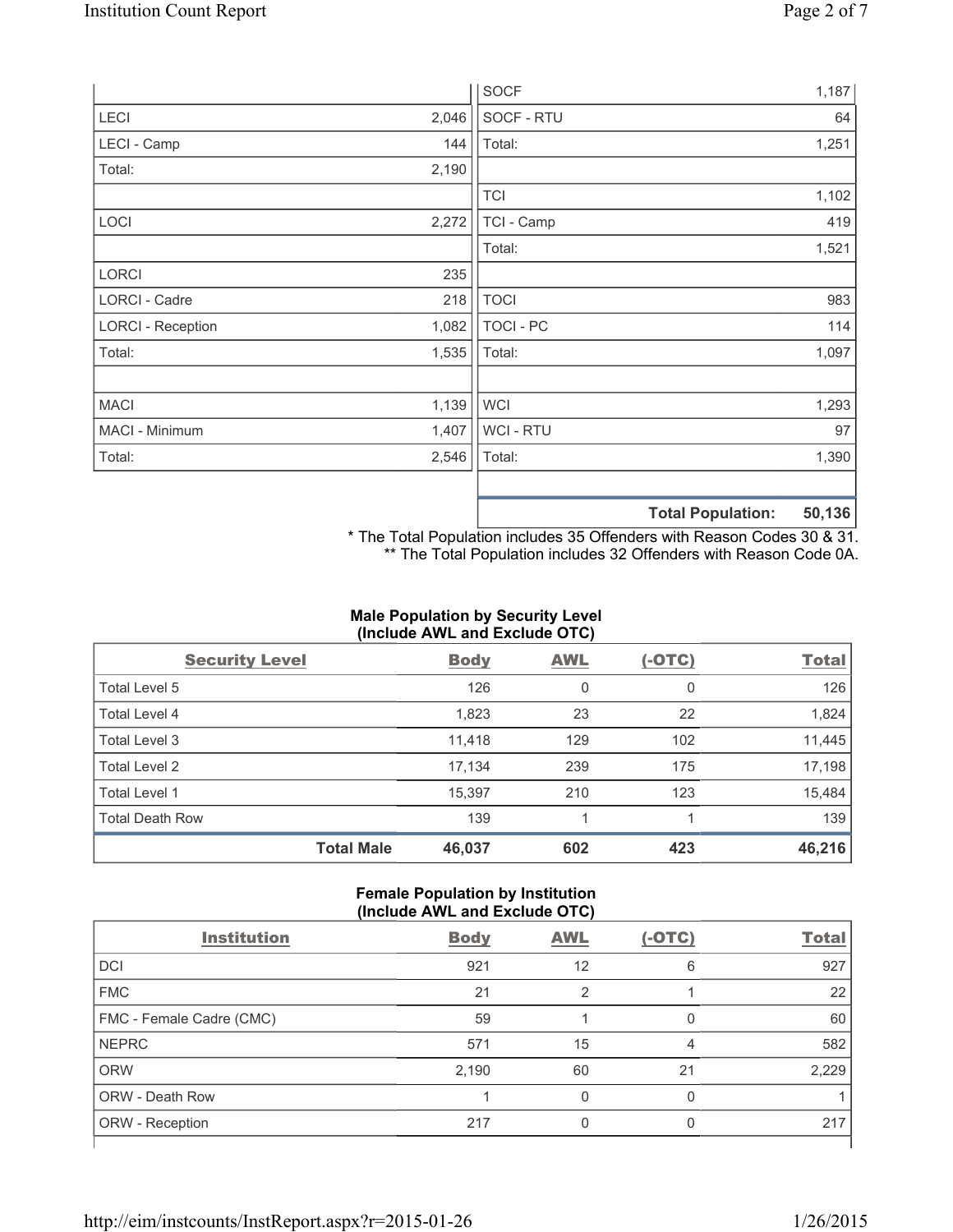| <b>ORW - RTU</b> |                          | 48     |     |     | 49     |
|------------------|--------------------------|--------|-----|-----|--------|
|                  | <b>Total Female</b>      | 4.028  | 91  | 32  | 4,087  |
|                  |                          |        |     |     |        |
|                  | <b>Total Population:</b> | 50,065 | 693 | 455 | 50,303 |

## **Male Population by Institution: Security Level 5 (Include AWL and Exclude OTC)**

|              | <b>Institution</b>   | <b>Body</b> | <b>AWL</b> | $(-OTC)$ | <u>Total</u> |
|--------------|----------------------|-------------|------------|----------|--------------|
| <b>LORCI</b> |                      |             |            |          |              |
| <b>OSP</b>   |                      | 125         |            |          | 125          |
|              | <b>Total Level 5</b> | 126         |            |          | 126          |

# **Male Population by Institution: Security Level 4 (Include AWL and Exclude OTC)**

| <b>Institution</b>       |                      | <b>Body</b>    | <b>AWL</b>          | $(-OTC)$            | <b>Total</b>     |
|--------------------------|----------------------|----------------|---------------------|---------------------|------------------|
| <b>CRC</b>               |                      | $\mathsf g$    | $\mathbf{1}$        | $\mathbf{1}$        | $\boldsymbol{9}$ |
| CRC - Reception          |                      | $\,6$          | $\mathsf{O}\xspace$ | $\mathsf{O}\xspace$ | $\,6\,$          |
| CRC - RTU                |                      | 1              | $\mathsf{O}\xspace$ | $\mathsf{O}\xspace$ | 1                |
| LECI                     |                      | $\overline{7}$ | 1                   | $\mathbf{1}$        | $\overline{7}$   |
| LOCI                     |                      | 14             | $\mathsf{O}\xspace$ | $\boldsymbol{0}$    | 14               |
| <b>LORCI</b>             |                      | $\overline{7}$ | 3                   | 3                   | $\overline{7}$   |
| <b>LORCI - Reception</b> |                      | $\,6$          | $\mathsf{O}\xspace$ | $\mathsf{O}\xspace$ | $\,6\,$          |
| <b>MANCI</b>             |                      | 17             | $\mathsf{O}\xspace$ | $\mathbf 0$         | 17               |
| <b>MCI</b>               |                      | 6              | $\mathsf{O}\xspace$ | $\mathsf{O}\xspace$ | $\,6\,$          |
| <b>NCCI</b>              |                      | 5              | $\mathsf{O}\xspace$ | $\mathsf{O}\xspace$ | $\sqrt{5}$       |
| <b>OSP</b>               |                      | 309            | $\sqrt{5}$          | 4                   | 310              |
| <b>RCI</b>               |                      | 8              | $\mathsf{O}\xspace$ | $\mathsf 0$         | $\,8\,$          |
| <b>RICI</b>              |                      | $\overline{2}$ | $\mathsf{O}\xspace$ | $\mathsf{O}\xspace$ | $\sqrt{2}$       |
| <b>SOCF</b>              |                      | 1,105          | 12                  | 12                  | 1,105            |
| SOCF - RTU               |                      | 63             | $\mathsf{O}\xspace$ | $\mathsf{O}\xspace$ | 63               |
| <b>TCI</b>               |                      | $\,$ 6 $\,$    | $\mathsf{O}\xspace$ | $\mathsf 0$         | $\,6\,$          |
| <b>TOCI</b>              |                      | 188            | $\mathsf{O}\xspace$ | $\mathsf{O}\xspace$ | 188              |
| <b>TOCI - PC</b>         |                      | 45             | $\mathsf{O}\xspace$ | $\mathsf{O}\xspace$ | 45               |
| <b>WCI</b>               |                      | 18             | $\mathbf 1$         | $\mathbf{1}$        | 18               |
| WCI - RTU                |                      | 1              | $\mathbf 0$         | $\mathbf 0$         | 1                |
|                          | <b>Total Level 4</b> | 1,823          | 23                  | 22                  | 1,824            |

## **Male Population by Institution: Security Level 3 (Include AWL and Exclude OTC)**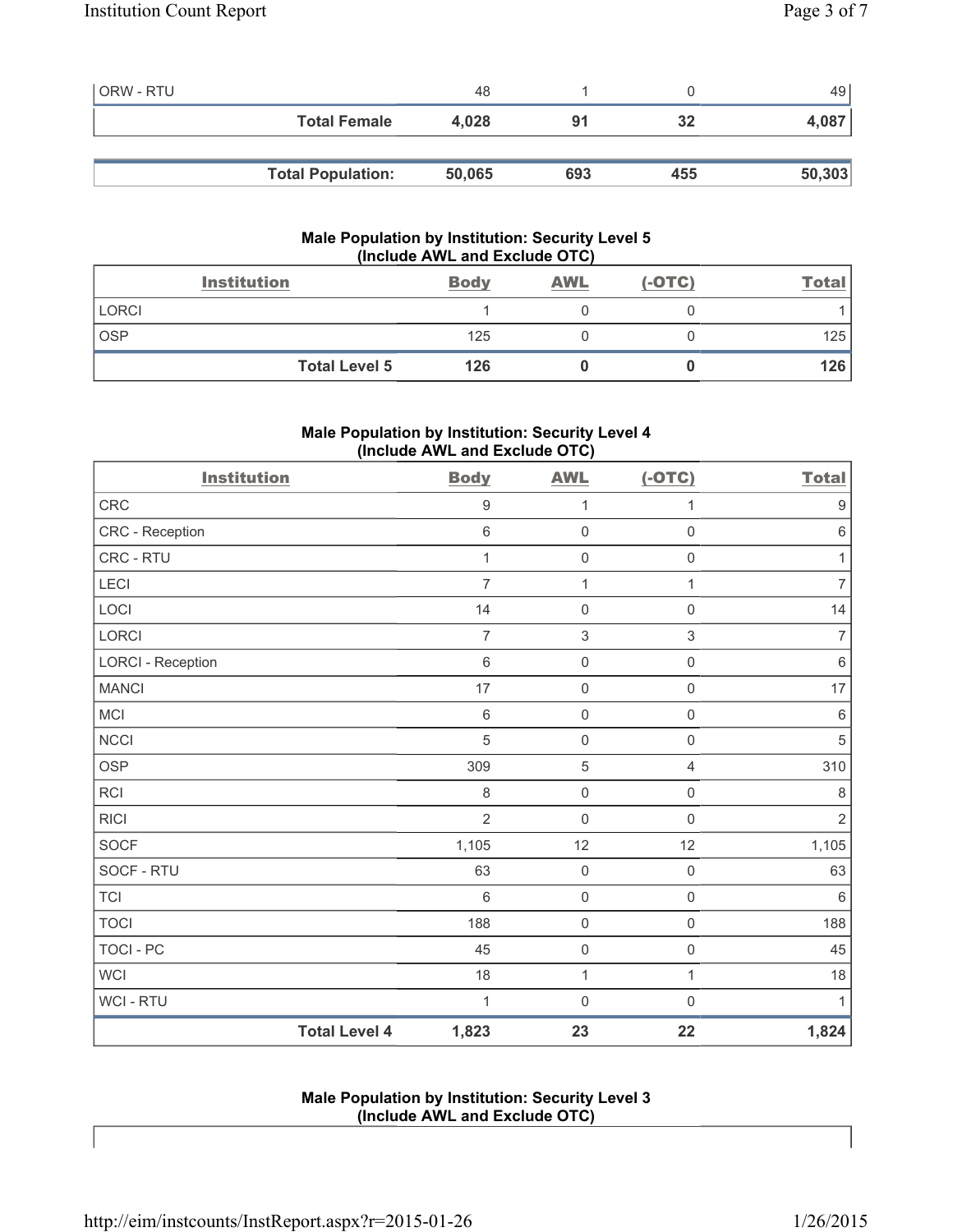| <b>Institution</b>                | <b>Body</b>      | <b>AWL</b>                | $(-OTC)$            | <b>Total</b>     |
|-----------------------------------|------------------|---------------------------|---------------------|------------------|
| <b>ACI</b>                        | 13               | $\mathsf 0$               | $\mathsf 0$         | 13               |
| <b>BECI</b>                       | 1                | $\mathsf{O}\xspace$       | $\mathsf 0$         | 1                |
| CCI                               | 1                | $\mathsf{O}\xspace$       | $\mathsf 0$         | $\mathbf{1}$     |
| CRC                               | 103              | 8                         | $\sqrt{5}$          | 106              |
| CRC - Cadre                       | 194              | 0                         | $\mathsf{O}\xspace$ | 194              |
| CRC - Reception                   | 596              | $\boldsymbol{9}$          | $\boldsymbol{9}$    | 596              |
| CRC - RTU                         | 14               | $\mathsf{O}\xspace$       | $\mathsf{O}\xspace$ | 14               |
| CRC - Youth                       | $\overline{4}$   | $\mathbf{1}$              | $\mathbf{1}$        | $\overline{4}$   |
| <b>FMC</b>                        | $\mathbf 2$      | $\mathsf{O}\xspace$       | $\mathsf 0$         | $\mathbf 2$      |
| FMC - Intensive Care - Male (CMC) | $\boldsymbol{9}$ | 0                         | $\mathsf{O}\xspace$ | $\boldsymbol{9}$ |
| GCI                               | 1                | $\mathsf{O}\xspace$       | $\mathsf{O}\xspace$ | 1                |
| <b>LAECI</b>                      | $6\phantom{1}$   | $\mathsf{O}\xspace$       | $\mathbf 0$         | 6                |
| LECI                              | 1,979            | 14                        | 14                  | 1,979            |
| LOCI                              | $\,8\,$          | $\mathsf{O}\xspace$       | $\mathsf 0$         | $\,8\,$          |
| LORCI                             | 66               | 26                        | 24                  | 68               |
| LORCI - Cadre                     | 200              | $\mathsf 0$               | $\mathsf 0$         | 200              |
| <b>LORCI - Reception</b>          | 661              | 0                         | $\mathbf 0$         | 661              |
| <b>MANCI</b>                      | 2,185            | 22                        | 19                  | 2,188            |
| MCI                               | $\overline{4}$   | $\mathsf{O}\xspace$       | $\mathsf 0$         | 4                |
| <b>NCCI</b>                       | 12               | $\mathsf{O}\xspace$       | $\mathsf 0$         | 12               |
| <b>NCI</b>                        | 19               | $\mathbf{1}$              | $\mathsf 0$         | 20               |
| PCI                               | 39               | $\ensuremath{\mathsf{3}}$ | $\mathbf 0$         | 42               |
| RCI                               | 1,993            | 23                        | 15                  | 2,001            |
| <b>RICI</b>                       | $\sqrt{5}$       | $\mathbf{1}$              | 1                   | $\,$ 5 $\,$      |
| SCI                               | 1                | 0                         | $\mathsf 0$         | $\mathbf{1}$     |
| SOCF                              | 69               | $\mathsf{O}\xspace$       | $\mathsf{O}\xspace$ | 69               |
| SOCF - RTU                        | $\mathbf{1}$     | $\mathsf 0$               | $\mathbf 0$         | $\mathbf{1}$     |
| <b>TCI</b>                        | 1,042            | 11                        | $\,8\,$             | 1,045            |
| TCI - Camp                        | $\mathbf{1}$     | $\mathsf{O}\xspace$       | $\mathsf{O}\xspace$ | $\mathbf{1}$     |
| <b>TOCI</b>                       | 794              | $\mathsf 3$               | $\overline{2}$      | 795              |
| <b>TOCI - PC</b>                  | 69               | $\mathsf{O}\xspace$       | $\mathsf{O}\xspace$ | 69               |
| <b>WCI</b>                        | 1,235            | $\overline{7}$            | $\overline{4}$      | 1,238            |
| WCI - RTU                         | 91               | $\mathsf{O}\xspace$       | $\mathsf{O}\xspace$ | 91               |
| <b>Total Level 3</b>              | 11,418           | 129                       | 102                 | 11,445           |

# **Male Population by Institution: Security Level 2 (Include AWL and Exclude OTC)**

| <b>Institution</b> | <b>Body</b> | <b>AWL</b> | <b>OTC</b> | <u>Tota</u>     |
|--------------------|-------------|------------|------------|-----------------|
| <b>ACI</b>         | 590         |            | -          | 59 <sup>1</sup> |
|                    |             |            |            |                 |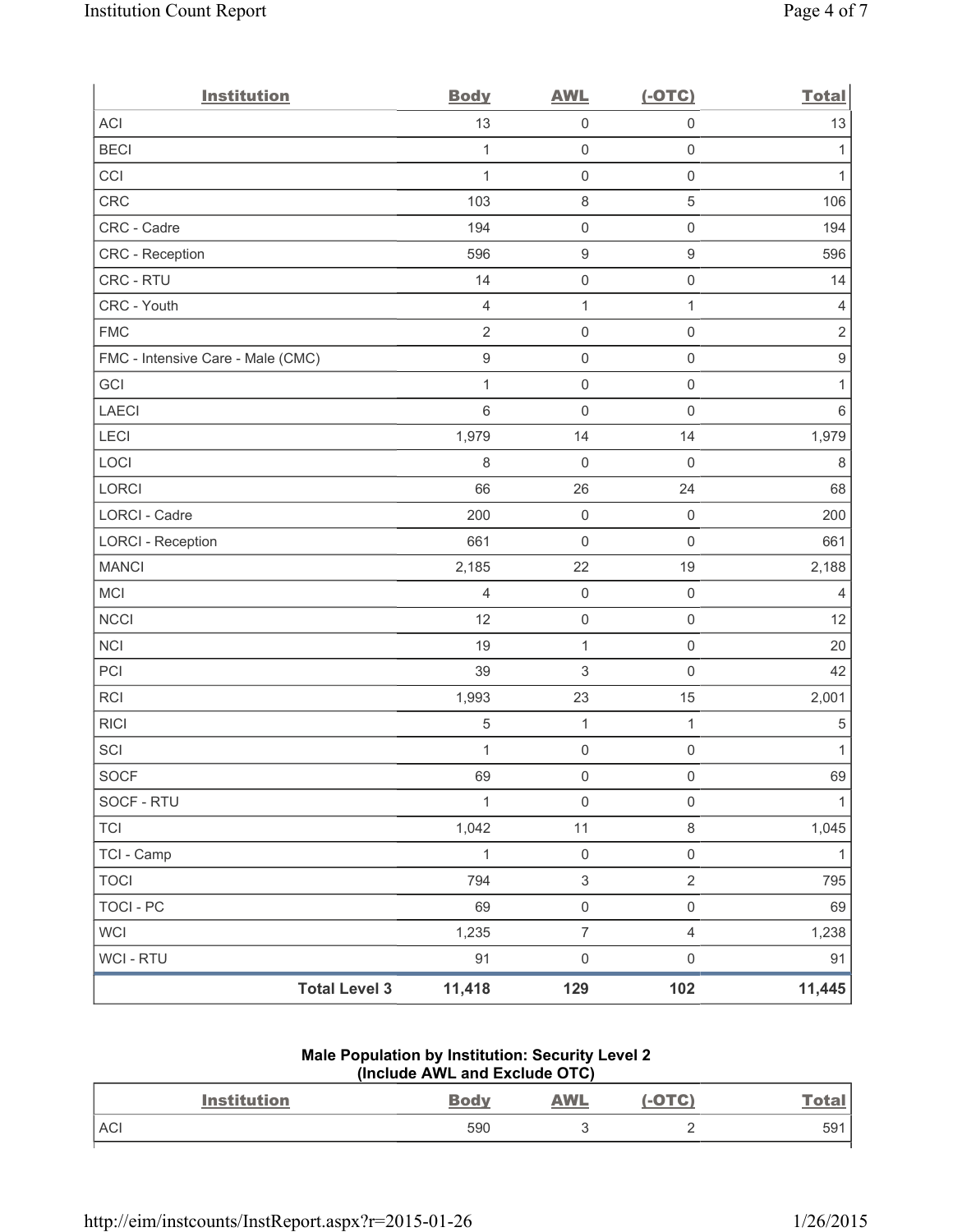| ACI-PC                            | 46             | $\mathsf{O}\xspace$       | $\mathsf 0$               | 46                  |
|-----------------------------------|----------------|---------------------------|---------------------------|---------------------|
| <b>ACI - RTU</b>                  | 73             | $\mathbf 0$               | $\mathsf{O}\xspace$       | 73                  |
| <b>BECI</b>                       | 1,508          | 22                        | 18                        | 1,512               |
| CCI                               | 1,713          | $\,8\,$                   | $\mathbf 5$               | 1,716               |
| CRC                               | 95             | $\sqrt{2}$                | $\overline{2}$            | 95                  |
| CRC - Cadre                       | 80             | $\mathsf{O}\xspace$       | $\mathsf{O}\xspace$       | 80                  |
| CRC - Reception                   | 163            | $\ensuremath{\mathsf{3}}$ | $\ensuremath{\mathsf{3}}$ | 163                 |
| CRC - RTU                         | 15             | $\mathsf{O}\xspace$       | $\mathsf 0$               | 15                  |
| CRC - Youth                       | $\mathbf 0$    | $\ensuremath{\mathsf{3}}$ | 3                         | $\mathsf{O}\xspace$ |
| <b>FMC</b>                        | $\sqrt{5}$     | $\mathsf{O}\xspace$       | $\mathsf 0$               | $\sqrt{5}$          |
| FMC - Intensive Care - Male (CMC) | 24             | $\mathsf{O}\xspace$       | $\mathsf{O}\xspace$       | 24                  |
| GCI                               | 776            | $\overline{4}$            | $\ensuremath{\mathsf{3}}$ | 777                 |
| <b>GCI-RTU</b>                    | 1              | $\mathbf 0$               | $\mathsf 0$               |                     |
| <b>LAECI</b>                      | 1,060          | 23                        | 17                        | 1,066               |
| LECI                              | 48             | $\mathsf{O}\xspace$       | $\mathsf 0$               | 48                  |
| LOCI                              | 1,112          | 12                        | $\overline{7}$            | 1,117               |
| <b>LORCI</b>                      | 101            | 21                        | 17                        | 105                 |
| LORCI - Cadre                     | 14             | $\mathsf{O}\xspace$       | $\mathsf 0$               | 14                  |
| <b>LORCI - Reception</b>          | 293            | $\sqrt{2}$                | $\overline{2}$            | 293                 |
| <b>MACI</b>                       | 1,139          | $\overline{7}$            | $\,6$                     | 1,140               |
| <b>MANCI</b>                      | 6              | $\mathsf{O}\xspace$       | $\mathsf{O}\xspace$       | 6                   |
| MCI                               | 1,678          | 24                        | 18                        | 1,684               |
| MCI - Camp                        | 1              | $\mathbf 0$               | $\mathsf{O}\xspace$       | $\mathbf{1}$        |
| <b>NCCI</b>                       | 1,645          | 27                        | 23                        | 1,649               |
| NCCI - Camp                       | 15             | $\mathsf{O}\xspace$       | $\mathbf 0$               | 15                  |
| <b>NCI</b>                        | 1,659          | 35                        | 29                        | 1,665               |
| PCI                               | 773            | 14                        | 1                         | 786                 |
| RCI                               | 202            | $\mathbf{1}$              | $\mathbf{1}$              | 202                 |
| <b>RICI</b>                       | 1,262          | $17\,$                    | 12                        | 1,267               |
| SCI                               | 986            | 11                        | $\,6\,$                   | 991                 |
| <b>TCI</b>                        | $\overline{7}$ | $\mathsf{O}\xspace$       | $\mathsf{O}\xspace$       | $\overline{7}$      |
| <b>WCI</b>                        | 40             | $\mathsf{O}\xspace$       | $\mathsf{O}\xspace$       | 40                  |
| <b>WCI - RTU</b>                  | $\overline{4}$ | $\mathsf 0$               | $\mathsf{O}\xspace$       | 4                   |
| <b>Total Level 2</b>              | 17,134         | 239                       | 175                       | 17,198              |

### **Male Population by Institution: Security Level 1 (Include AWL and Exclude OTC)**

| <b>Institution</b> | <b>Body</b> | <b>AWL</b> | $(-OTC)$ | <u>Total</u> |
|--------------------|-------------|------------|----------|--------------|
| <b>ACI</b>         | 699         | 10         |          | 706          |
| ACI-PC             |             |            |          |              |
|                    |             |            |          |              |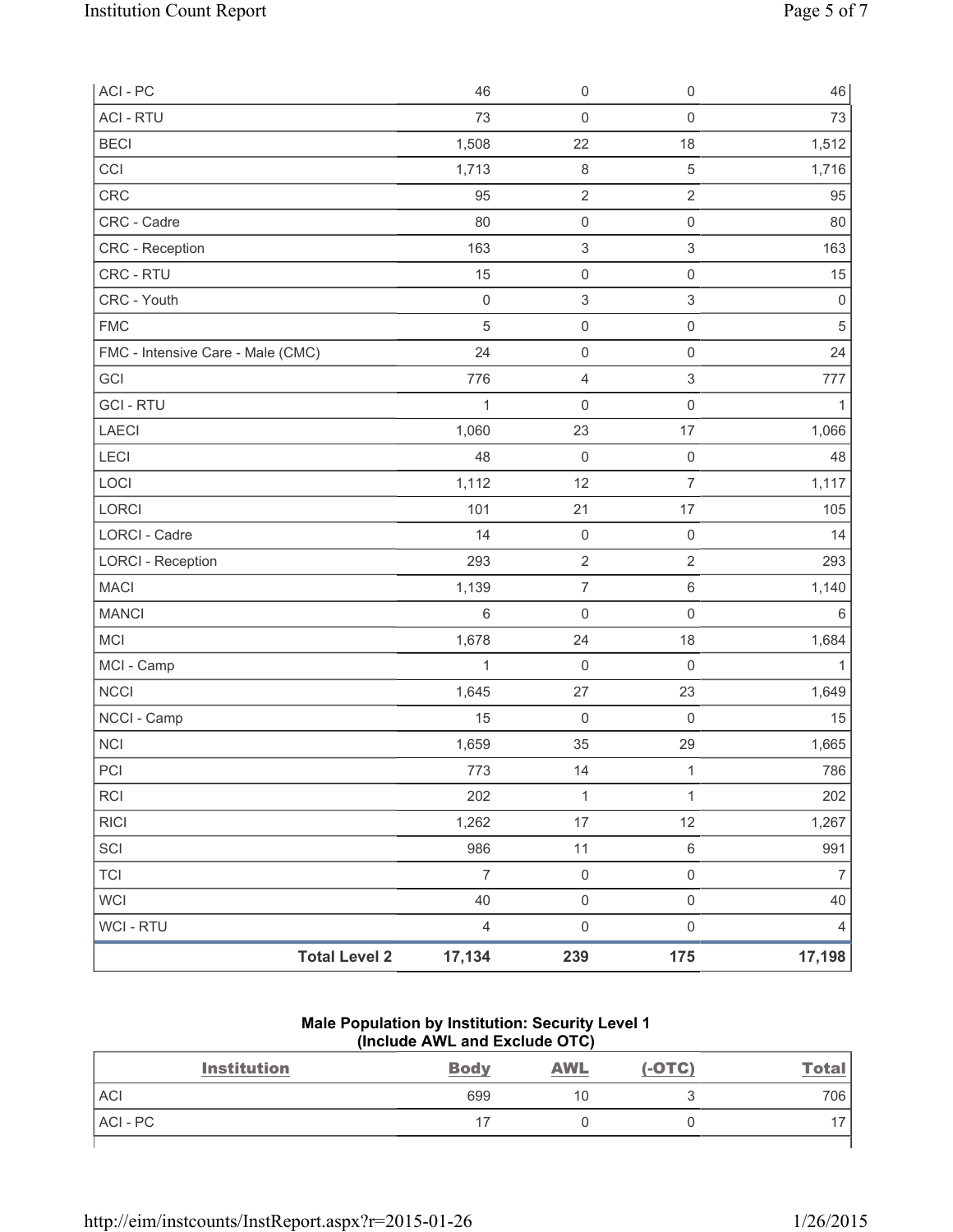| <b>ACI - RTU</b>                  | 42                       | 1                         | 1                         | 42             |
|-----------------------------------|--------------------------|---------------------------|---------------------------|----------------|
| <b>BECI</b>                       | 690                      | 18                        | $\overline{7}$            | 701            |
| <b>BECI</b> - Camp                | 468                      | $\mathsf{O}\xspace$       | $\mathsf{O}\xspace$       | 468            |
| CCI                               | 862                      | 4                         | $\overline{4}$            | 862            |
| <b>CRC</b>                        | 61                       | $\overline{2}$            | $\mathbf{1}$              | 62             |
| CRC - Cadre                       | 6                        | $\mathsf 0$               | $\mathsf 0$               | $6\,$          |
| CRC - Reception                   | 190                      | $\,6$                     | $\ensuremath{\mathsf{3}}$ | 193            |
| CRC - RTU                         | 1                        | $\mathsf{O}\xspace$       | $\mathsf 0$               | 1              |
| <b>FMC</b>                        | 462                      | $\mathbf{1}$              | $\mathsf{O}\xspace$       | 463            |
| FMC - Intensive Care - Male (CMC) | 17                       | 0                         | $\mathsf{O}\xspace$       | 17             |
| GCI                               | 459                      | 15                        | 12                        | 462            |
| GCI - Camp                        | 703                      | 1                         | $\mathbf 0$               | 704            |
| <b>GCI-RTU</b>                    | 1                        | 0                         | $\mathsf 0$               | 1              |
| LAECI                             | 686                      | 12                        | $\,8\,$                   | 690            |
| <b>LECI</b>                       | 12                       | $\mathbf{1}$              | $\mathsf{O}\xspace$       | 13             |
| LECI - Camp                       | 144                      | $\mathsf{O}\xspace$       | $\mathsf{O}\xspace$       | 144            |
| LOCI                              | 1,138                    | 8                         | $\ensuremath{\mathsf{3}}$ | 1,143          |
| LORCI                             | 60                       | 6                         | $\sqrt{5}$                | 61             |
| LORCI - Cadre                     | $\overline{4}$           | $\mathsf 0$               | $\mathsf 0$               | $\overline{4}$ |
| <b>LORCI - Reception</b>          | 120                      | 0                         | $\mathsf{O}\xspace$       | 120            |
| MACI - Minimum                    | 1,407                    | 21                        | 13                        | 1,415          |
| <b>MANCI</b>                      | 12                       | 11                        | $\,6\,$                   | 17             |
| MANCI - Camp                      | 359                      | $\ensuremath{\mathsf{3}}$ | $\ensuremath{\mathsf{3}}$ | 359            |
| MCI                               | 512                      | $\overline{7}$            | $\ensuremath{\mathsf{3}}$ | 516            |
| MCI - Camp                        | 350                      | $\mathsf 0$               | $\mathsf{O}\xspace$       | 350            |
| <b>NCCI</b>                       | 598                      | $10$                      | $\boldsymbol{9}$          | 599            |
| NCCI - Camp                       | 402                      | 0                         | $\mathsf 0$               | 402            |
| <b>NCI</b>                        | 772                      | $\boldsymbol{9}$          | $\sqrt{5}$                | 776            |
| <b>OSP</b>                        | $\overline{\mathcal{I}}$ | $\mathsf{O}\xspace$       | $\mathsf{O}\xspace$       | $\overline{7}$ |
| PCI                               | 1,278                    | 26                        | 16                        | 1,288          |
| <b>RICI</b>                       | 1,337                    | 15                        | $10$                      | 1,342          |
| SCI                               | 1,044                    | 10                        | $\sqrt{5}$                | 1,049          |
| <b>SOCF</b>                       | 12                       | $\mathsf 0$               | $\mathsf{O}\xspace$       | 12             |
| <b>TCI</b>                        | 47                       | $10$                      | 5                         | 52             |
| TCI - Camp                        | 418                      | $\ensuremath{\mathsf{3}}$ | $\mathbf{1}$              | 420            |
| <b>Total Level 1</b>              | 15,397                   | 210                       | 123                       | 15,484         |

| <b>High Offender ID's</b>      |         |
|--------------------------------|---------|
| Correctional Reception Center: | A712568 |